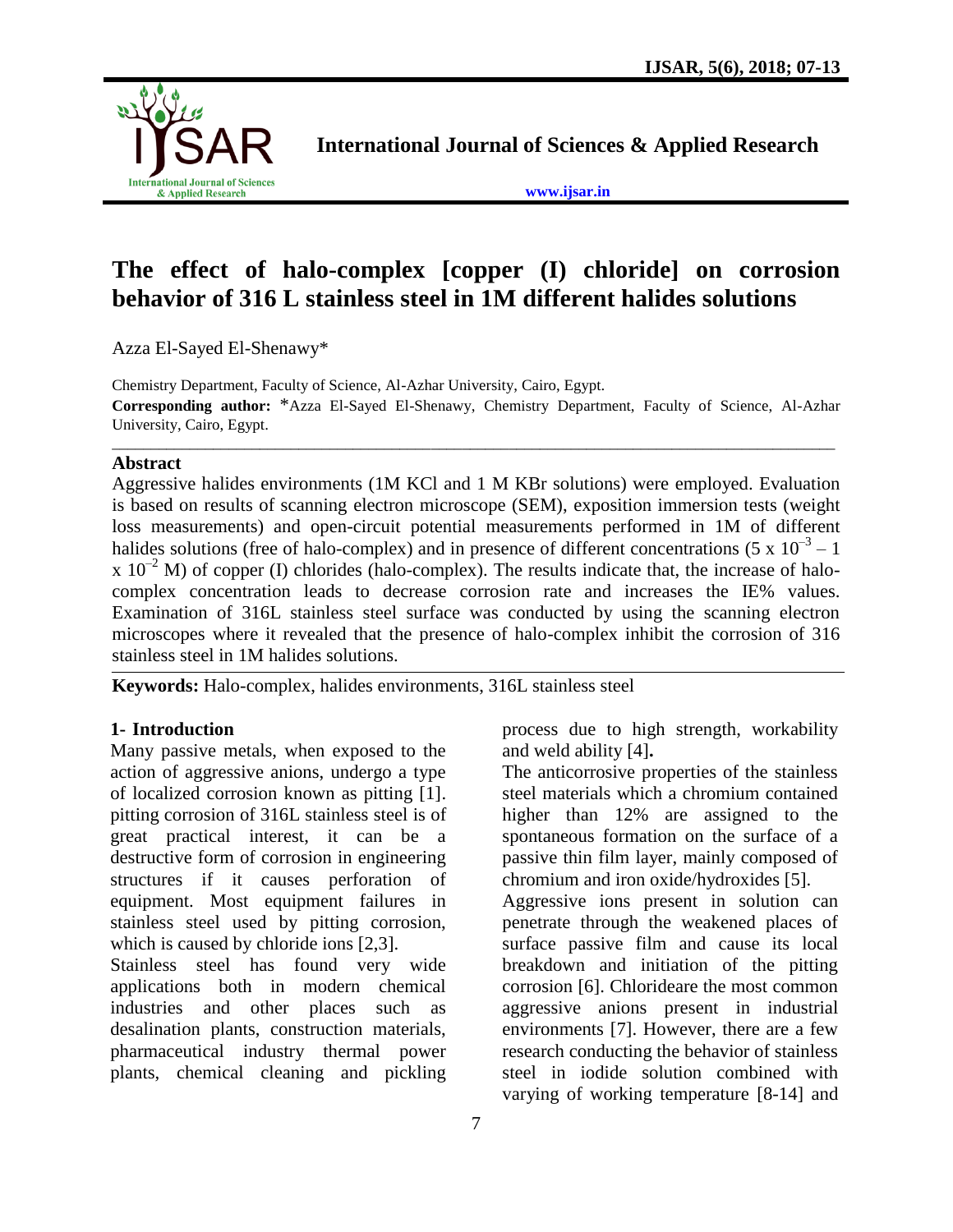their studies shows that the higher pitting potential of stainless steel alloys found in the  $\Gamma$  and Br<sup>–</sup> ion compared to lower value in Cl<sup>–</sup> containing solution with the fact that the more strong adsorption ability seem to be less aggressive anion. The aggressiveness of pitting corrosion caused by halide ion in terms of  $E_{pit}$  was in the order of  $CI^{-} > Br^{-} >$ I – under different experimental conditions and alloys composition was proved in several investigation [15-18].

Inhibitor is a keyword in the case of corrosion prevention by changing the chemistry of corrosive media. The use of inhibitors is one of the most practical methods for protection against corrosion especially in acidic conditions [19]. The adsorption of inhibitors depends of several factors such as type of acid, distribution of charge in molecule, nature and surface charge of metal and type of interactions between inhibitors and metallic surface [20, 21]. However, studies about metal complexes as corrosion inhibitor for steels in acid solution appeared in the literature are extremely limited [22, 23]. Abdel-Gaber *et al.* [24] proposed the corrosion inhibition through a bulky Co(III) Schiff base complex molecule could cover more than one active site, where carbon steel was immersed in H2SO<sup>4</sup> solution. Cobalt complexes as a corrosion inhibitor for 316 L stainless steel in  $H_2SO_4$  solution have been investigated [25].

The aim of the present work is the comparison of aggressiveness behavior of different halides solutions and the

investigation of the inhibition behavior of halo-complex [Cu(I) chloride] for 316 L stainless steel.

# **2- Experimental 2.1. Materials**

Halo-complex [copper (I) chloride] was synthesis by reduction of copper (II) sulfate with sodium sulphite [26]. Different concentrations of [copper (I) chloride) were prepared (5 x  $10^{-3}$  – 1 x  $10^{-2}$ M). 1M different halides solutions (KCl and KBr) were prepared from A.R. chemicals and deionized water. Freshly polished electrode used for each run. All solutions used under aerated condition and at room temperature. 316 L stainless steel with chemical

composition listed in Table **(1)** was used as experimental metal.

# **2.2. Methods and instruments**

The morphology of stainless steel surface before and after immersion in the test solutions was examined by scanning electron microscope (JEOL-JSM-5500LV). Weight loss measurements were carried out in glass beaker containing  $50 \text{ cm}^3$  of corrosive solution with and without different concentrations of halo-complex [copper (I) chloride]. After an immersion time of 24 hours, the electrode was taken out and washed well with distilled water, dried and weighted accurately using digital balance (Analytical Balance Model FA 2104 A).

The open circuit potentials of the metal immersed in the test solutions were motored using the electronic multimeter (DIGITAL MULTIMETER M-890C<sup>+</sup>).

**Table (1): Chemical composition of 316L stainless steel electrode (Weight %).**

| TH <sub>1</sub><br><b>Tement</b> | $\sim$<br>ັ | ັ     | <b>NT</b><br>,, | Mo   | Mn | ┳<br>нΔ<br>⊥ ∪ |
|----------------------------------|-------------|-------|-----------------|------|----|----------------|
| <b>TT</b><br>$\%$<br>$W$ eion'   | ∪.J∪        | ں ے . | --<br>10.5      | 2.UZ |    | .0.            |

Circular electrode with working surface area of 1.76 cm<sup>2</sup> was used.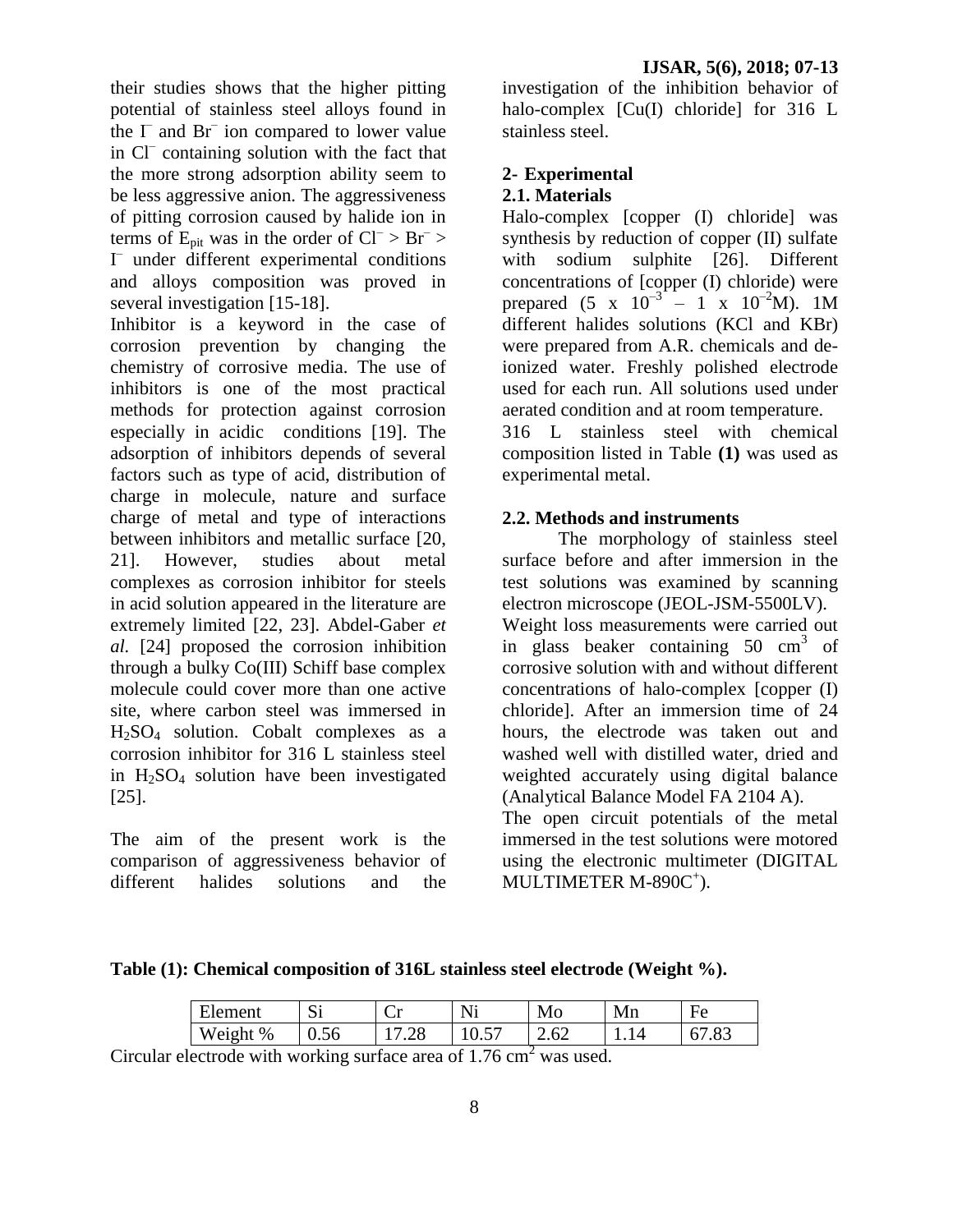# **3- Results and Discussion**

#### **3.1. Scanning electron microscope analysis**

Microphotographs of 316L stainless steel surface before and after 24 hs. of immersion in blank solutions (1M KCl and 1M KBr) were obtained. Also the microphotographs of the surface of 316 L stainless steel in presence of highest concentration (1 x 10–  $2^2$ M) of copper (I) chloride in solutions containing 1M of KCl and 1M KBr were investigated.

Figure **1a** shows the micrograph of an uncorroded freshly polished sample. Its surface is smooth and homogenous.

Figure **1(b-c)** shows the surface of stainless steel after immersion time of 24 hours in 1M KCl and1M KBr respectively. The samples have a gray appearance after treatment having lost its metallic color, showing presence of numbers of pits. The pits in case of 1M KCl depth than in case of 1M KBr . Thus Cl<sup>–</sup> ions are aggressive enough to attack stainless steel and leads to a localized corrosion (e.g. pitting corrosion) due to small ion radius, which enable it to penetrate the oxide film under high electrical field present through the film [27] [16] [17]. The electrical neutrality and hydrolysis of the corrosion product inside the pit was enhanced by Cl<sup>-</sup> ion migration cause pH dropped from 6 to 2 (acidification) facilitate the corrosion process as represented by the chemical reaction **(1)** [28][18] :

 $FeCl<sub>2</sub> + 2H<sub>2</sub>O \longrightarrow Fe(OH)<sub>2</sub> + 2HCl$ (1)

B.R. Tzaneva *et al.* [29] reported the same results in their studies and instructed the reason to the high reactivity of chloride ion with comparison to iodide ion. Decreasing the adsorption ability of the halide ion in the order  $\Gamma > \text{Br}^- > \text{CI}^-$  with the resultant of lower electron injection to the oxide by iodide as well as the different stabilities of the halogen complex with metals.

Figures **1(d-e)** represent the surface of stainless steel after exposed to 1M KCl

containing  $(1 \times 10^{-2}M)$  copper (I) chloride as inhibitor for 24 hs. immersion period and 1M KBr containing  $(1 \times 10^{-2}M)$  copper (I) chloride exposed for the same time of the immersion, respectively.

Comparison of these photographs reveals that, the surface does not appear corrected in several zones. From the observation, found that, the stainless steel surface protects after adding highest concentration of copper (I) chloride.

These results are in agreement with the other techniques

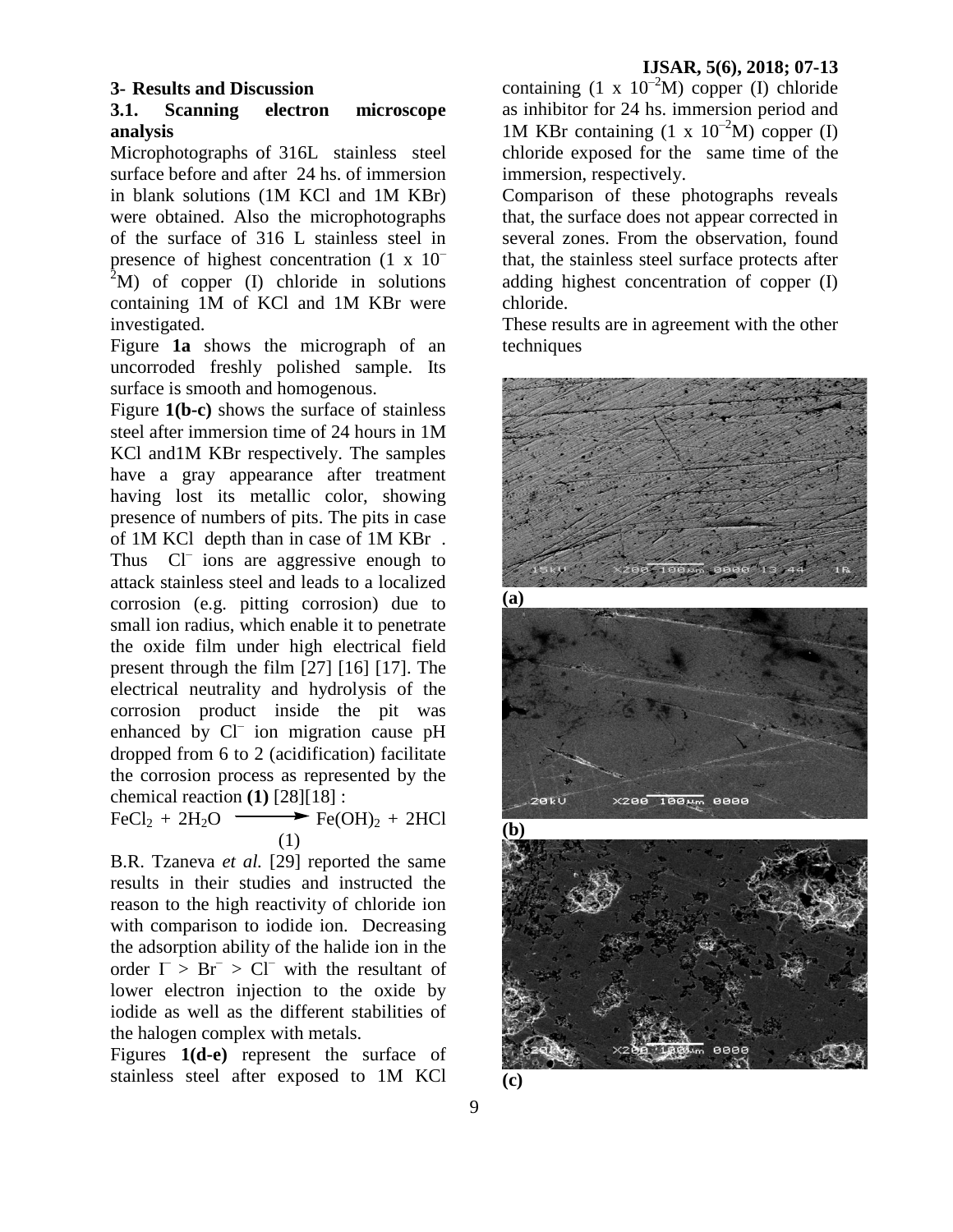

**(d)** 



**(e)** 

**Fig. (1): Microphotographs of 316L stainless steel surface at 200 magnification (a) polished surface, (b) stainless steel surface after immersion 24 hr. in 1M KCl, (c) stainless steel surface after immersion 24 hr. in 1M Br, (d) stainless steel surface after immersion 24**  hr. in 1M KCl containing  $(1 \times 10^{-2}M)$  of **halo-complex, (e) stainless steel surface after immersion 24 hr. in 1M KBr**  containing  $(1 \times 10^{-2} M)$  of halo-complex.

#### **3.2. Weight loss measurements**

# **3.2.1. In case of 1M halides solutions free of copper (I) chloride.**

The weight loss study 316L stainless steel in different halides solutions (1M KCl and 1M KBr) has been performed at room temperature.

Table **2**, illustrate comparison of the weight loss values in different aggressive solutions (1M KCl and 1M KBr). From the results, found that the weight loss in case of chloride solution more than in case of bromide solutions [15-18].

**Table (2): Weight loss values of 316 L stainless steel in 1M different halides solutions free of copper (I) chloride.**

| Solutions                       | 1 M |                     |  |  |
|---------------------------------|-----|---------------------|--|--|
|                                 | KCl | KBr                 |  |  |
| Weight loss $39 \times 10^{-4}$ |     | $25 \times 10^{-4}$ |  |  |
| $\gamma$ gm)                    |     |                     |  |  |

# **3.2.2. In case of presence of different concentrations of halo-complex [copper (I) chloride] as corrosion inhibitor for 316L stainless steel.**

The corrosion rate of 316 L stainless steel in 1M KCl and 1M KBr in presence of different concentrations  $(5 \times 10^{-3}$ -1 x 10<sup>-1</sup>  $^{2}$ M) of copper (I) chloride has been investigated Table **(3)**, illustrate the corrosion rate values in presence and absence different concentrations of copper (I) chloride. It was observed from the data, a continuous decrease in the corrosion rate with increase in the amount of copper (I) chloride in the solutions. Figure**(2)**, illustrate the variation of inhibition efficiency with the concentration of copper (I) chloride at room temperature. Table **(3)**, illustrated also the inhibition efficiency in presence of different concentrations of halo-complex, the inhibition efficiency (IE %) and corrosion rate values were calculated from the following equations (1) and (2) respectively [29] [30]:

$$
W = \frac{\Delta m}{st}
$$

where  $\Delta m$  (gm) is the mass loss, S (cm<sup>2</sup>) is the area, t (h) is the immersion period and  $W(gm \text{ cm}^{-2}/h)$  is the corrosion rate.

(1)

$$
\% \text{ IE} = 100 \text{ x} \left[ 1 - \frac{\Delta W_{inh}}{\Delta W_{free}} \right] \tag{2}
$$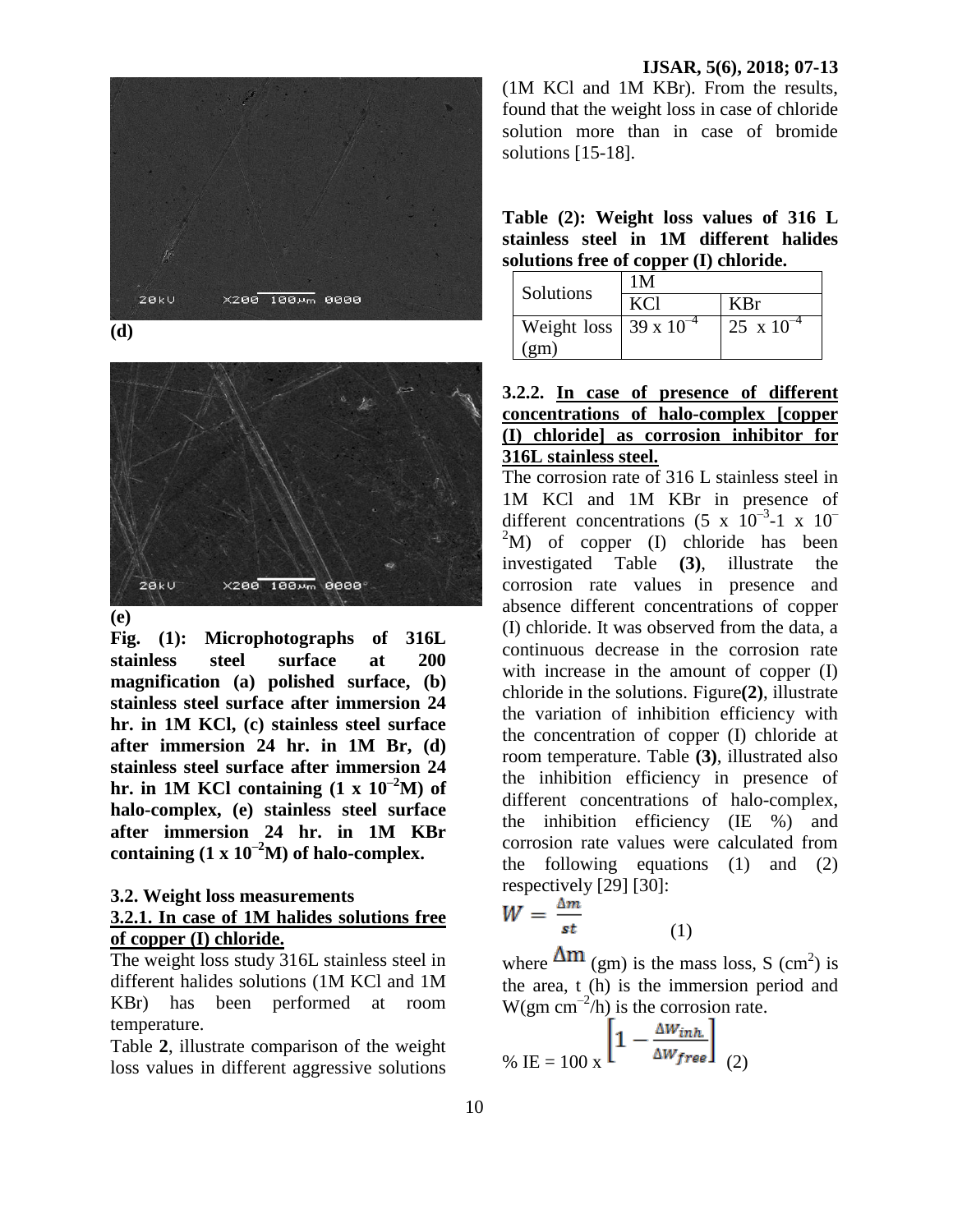where  $\Delta_{W_{\text{free}}}$  the mass loss in absence of inhibitor and  $\Delta_{\text{W}_{\text{inh}}}$  the mass loss in presence of different concentrations of halocomplex [copper (I) chloride].

| Solutions                        | Concentration      |                     |                          |                  |
|----------------------------------|--------------------|---------------------|--------------------------|------------------|
|                                  | halo-<br>of        |                     |                          |                  |
|                                  | complex            | Weight loss         | Corrosion<br>rate        | Inhibition       |
|                                  | (copper<br>(I)     | (gm)                | (gm cm <sup>-2</sup> /h) | Efficiency (IE%) |
|                                  | chloride)          |                     |                          |                  |
|                                  | (M)                |                     |                          |                  |
| KCl<br>1 <sub>M</sub><br>(Blank) |                    | $39 \times 10^{-4}$ | $9.23 \times 10^{-6}$    |                  |
|                                  | $5 \times 10^{-3}$ | $30 \times 10^{-4}$ | $7.10 \times 10^{-6}$    | 23.1             |
|                                  | $8 \times 10^{-3}$ | $28 \times 10^{-4}$ | $6.62 \times 10^{-6}$    | 28.3             |
|                                  | $1 \times 10^{-2}$ | $20 \times 10^{-4}$ | $4.73 \times 10^{-6}$    | 48.7             |
| 1M KBr<br>(Blank)                |                    | $25 \times 10^{-4}$ | 5.91 x $10^{-6}$         |                  |
|                                  | $5 \times 10^{-3}$ | $17 \times 10^{-4}$ | $4.02 \times 10^{-6}$    | 32               |
|                                  | $8 \times 10^{-3}$ | $14 \times 10^{-4}$ | 3.31 x $10^{-6}$         | 44               |
|                                  | $1 \times 10^{-2}$ | $12 \times 10^{-4}$ | $2.84 \times 10^{-6}$    | 52               |

**Table (3): Weight loss values and IE% values of 316L stainless steel in presence and absence different concentrations of copper (I) chloride.**



**Fig. (2): The variation of inhibition efficiency (IE%) with the concentrations of copper (I) chloride in different halides solutions at room temperature** 

From the results, found that the increase of inhibitor concentration leads to an increase in inhibition efficiency which may be due to the blocking effect of the surface by both adsorption and film formation mechanism which decreases the effective area of attack. Amin Rabiei *et al.* [25], illustrate the

corrosion inhibitory effects of Co complexes and their respective ligands and to elucidate a possible mechanism for the corrosion inhibition of ligand their respective complexes.

# **3.3. Open – circuit potential measurements**

One of the simplest qualitative methods to study the corrosion behavior of metals is the measurements of open-circuit potential (OCP) in the time. The open circuit potentials of stainless steel electrode as a function of time in aerated solutions of 1M KCl and 1M KBr containing different concentrations of [copper (I) chloride] are followed till the steady state values  $(E<sub>s</sub>)$  are reached. A rise in potential in the positive direction indicates the formation of passive film, and a steady potential indicated that the film remains protective.

Some authors, found that , the passive layer formed on 316L stainless steel in aqueous NaCl solutions consists of  $Fe<sub>2</sub>O<sub>3</sub>$ ,  $Cr<sub>2</sub>O<sub>3</sub>$  and FeCl [31] [32].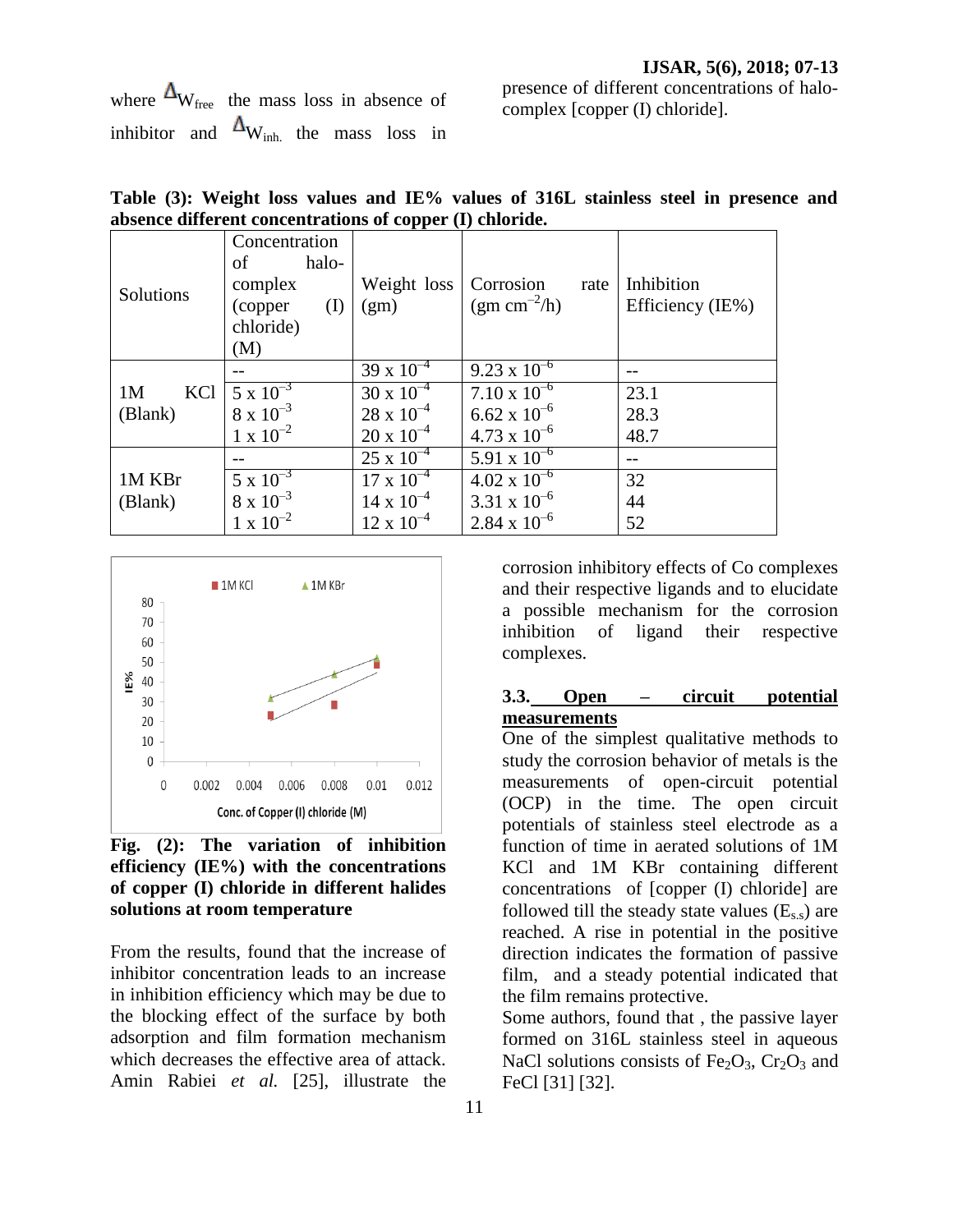Figures **(3-4)** illustrate the variation of OCP of stainless steel electrode as a function of time in 1M KCl and 1M KBr containing different concentrations  $(5 \times 10^{-3} - 1 \times 10^{-2})$ of copper (I) chloride.



**Figure (3): The variation of open-circuit potentials of 316 L stainless steel in 1M KCl in presence and absence of (5 x 10–5 – 1 x 10–2 ) halo-complex at room temperature as a function of time**



**Figure (4): The variation of open-circuit potentials of 316 L stainless steel in 1M KBr in presence and absence of (5 x 10–3 – 1 x 10–2 ) halo-complex at room temperature as a function of time.**

Generally the mechanism of corrosion inhibition of copper (I) chloride can be associated with electrostatic interaction between charged metal surface and the inhibitor molecules to from a coordinate covalent bond [5]. It is generally accepted that the first step in the adsorption of halocomplex [copper (I) chloride] on the stainless steel surface usually involves the replacement of one or more water molecules adsorbed at the metal surface [equation (2)].

 $Cu(I)$  chloride<sub>(sol.)</sub> + H<sub>2</sub>O<sub>(ads.)</sub>  $\overline{\phantom{ex}$  Cu(I) chloride<sub>(ads.)</sub> + H<sub>2</sub>O<sub>(sol.)</sub> (2) Fe  $\longrightarrow$  Fe<sup>2+</sup> + 2e<sup>-</sup> (3)  $Fe^{2+} + Cu(I)$  chloride<sub>(ads.)</sub>  $\longrightarrow$  [Fe– Cu(I) chloride]<sub>(ads.)</sub> (4)

The inhibitor may then combine with freshly generates  $Fe<sup>2+</sup>$  ions on the stainless steel surface, forming metal inhibitor complex [equation (4)] [5].

#### **4. Conclusions**

Based on the results of performed experiments can be concluded.

A surface of 316 L stainless steel was attacked by local pitting corrosion during immersion period in different halides while the stainless steel surface repair in presence of halo-complex.

Observed corrosion attack was reflected in mass losses during immersion tests. Corrosion rates were calculated from mass losses decreased with increase of halocomplex content in solution.

The corrosion inhibitory effect of halocomplex may be due to the adsorption of halo-complex on the stainless steel surface.

#### **References**

- [1] W. Schenk, Corrosion 20, (1964) 129.
- [2] M. G. Fontana and N.D. Greene, Corrosion Engineering, New York, McGraw-Hill, 51, (1967).
- [3] M .E. Curley-Fiorino and G. M. Schmid, Corrosion Science 20, (1980) 313.